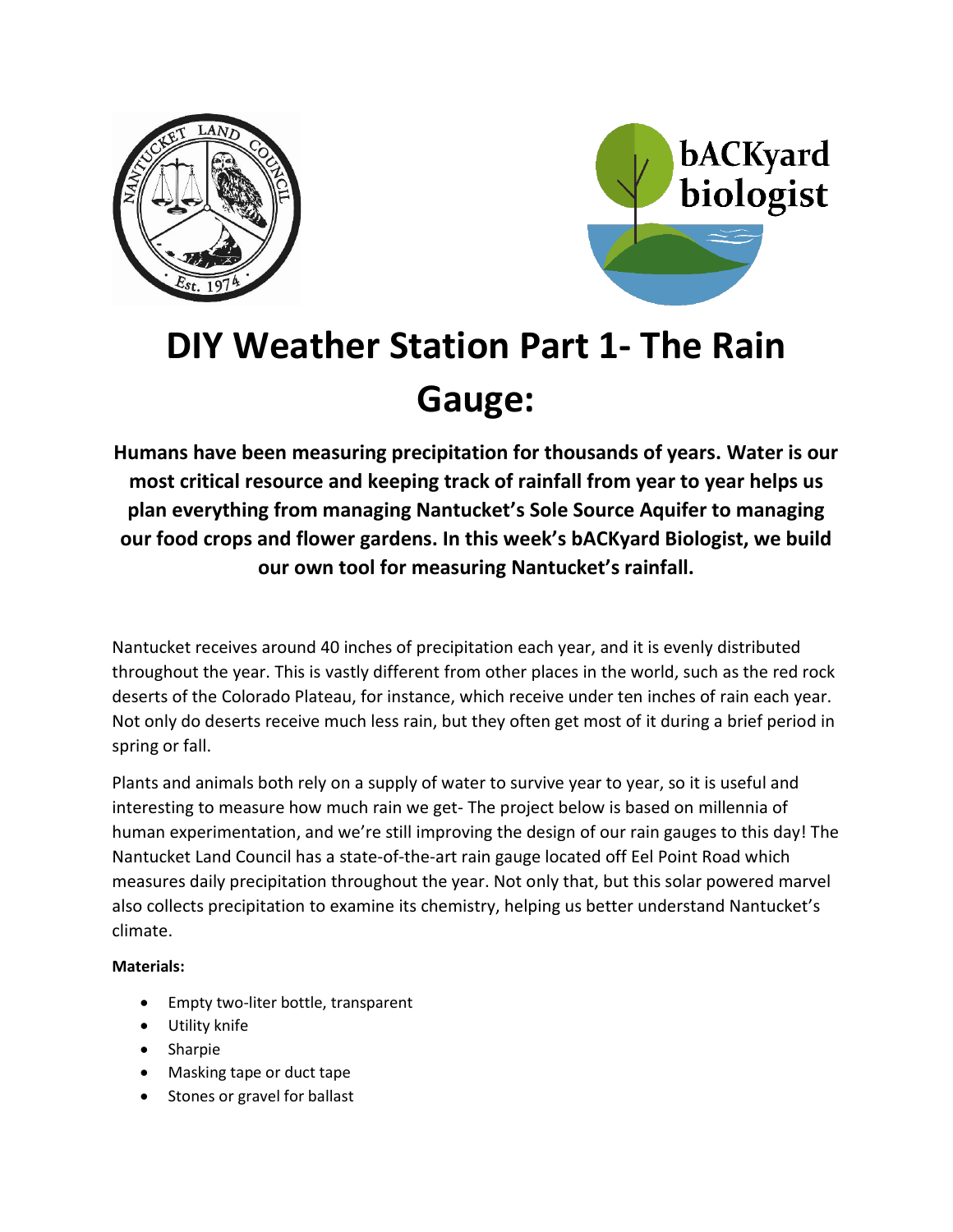#### **Instructions:**

- **1. Empty your two-liter bottle and peel any label-stickers off of it. Discard cap.**
- **2. Cut the top off it, just before it begins to taper. The top of the bottle will serve as your rain gauge "funnel"**
- **3. Place an inch or so of gravel or stones in bottom of bottle to provide some ballast so your DIY rain gauge is not blown over by wind**
- **4. Invert bottle top, and tape in place on bottle to act as your rain funnel**
- **5. Install a piece of masking or duct tape perfectly vertically on the side of the bottle. Use the ruler to mark the tape. Start at "0" just above your gravel or stones, and mark in inches or centimeters right up to the top of the bottle with your sharpie. (If you prefer, just tape your ruler to the side of the rain gauge!)**
- **6. Fill the rain gauge with just enough water to be level with your "0" mark**
- **7. Place your brand-new DIY rain gauge somewhere level outside and wait for rain!**

#### **What to look for:**

Your rain gauge will capture precipitation via the funnel on top, and gravity will do the rest! The amount of rain received will be indicated by your marker tape along the side of the bottle. Between rain events, be sure to "reset" your rain gauge by either pouring out or adding water to keep the level at "0" for accurate precipitation measurements. You can keep a simple journal with dates and rainfall amounts to get an idea of how much rain you receive in each period of time.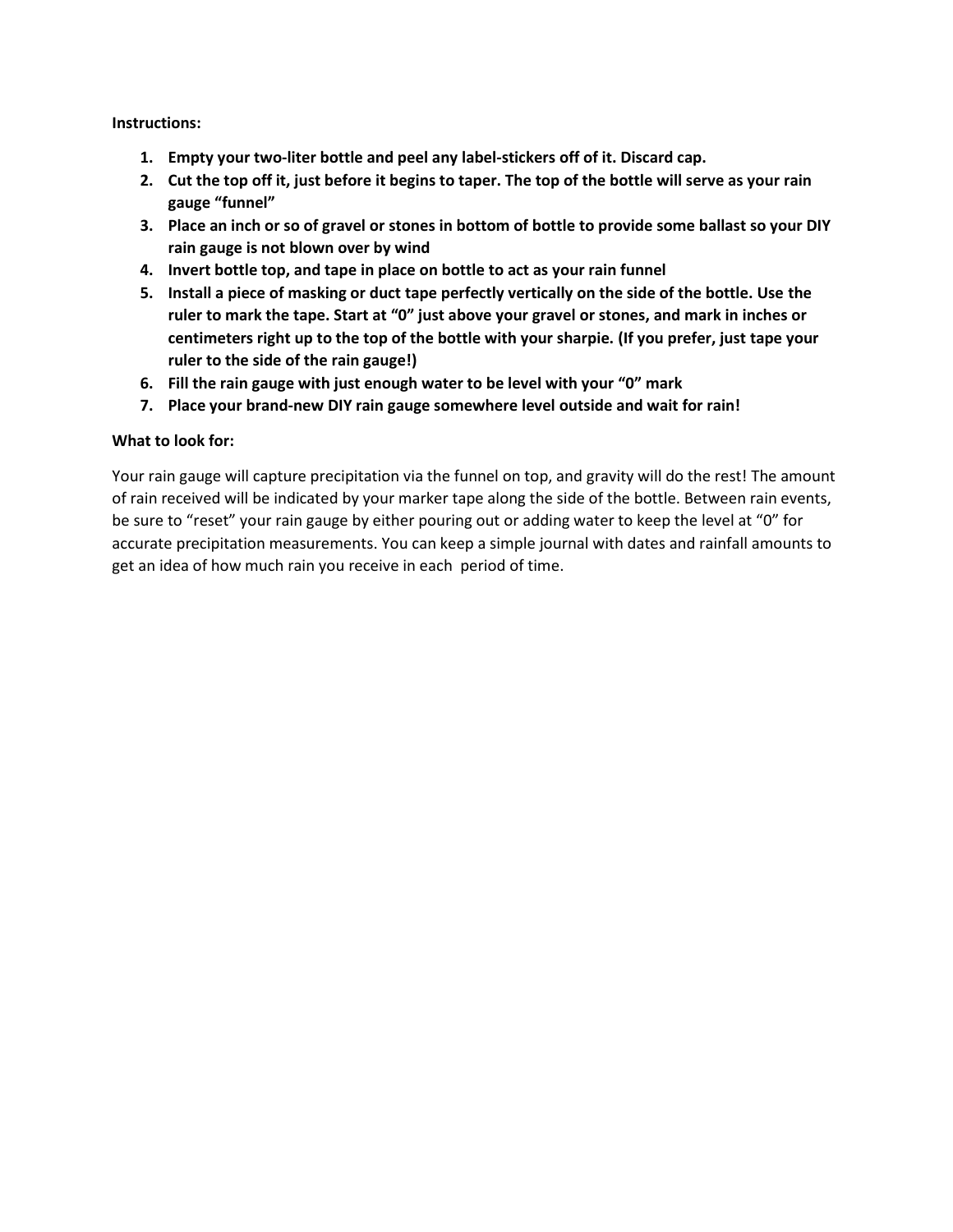**DIY Rain Gauge materials:**